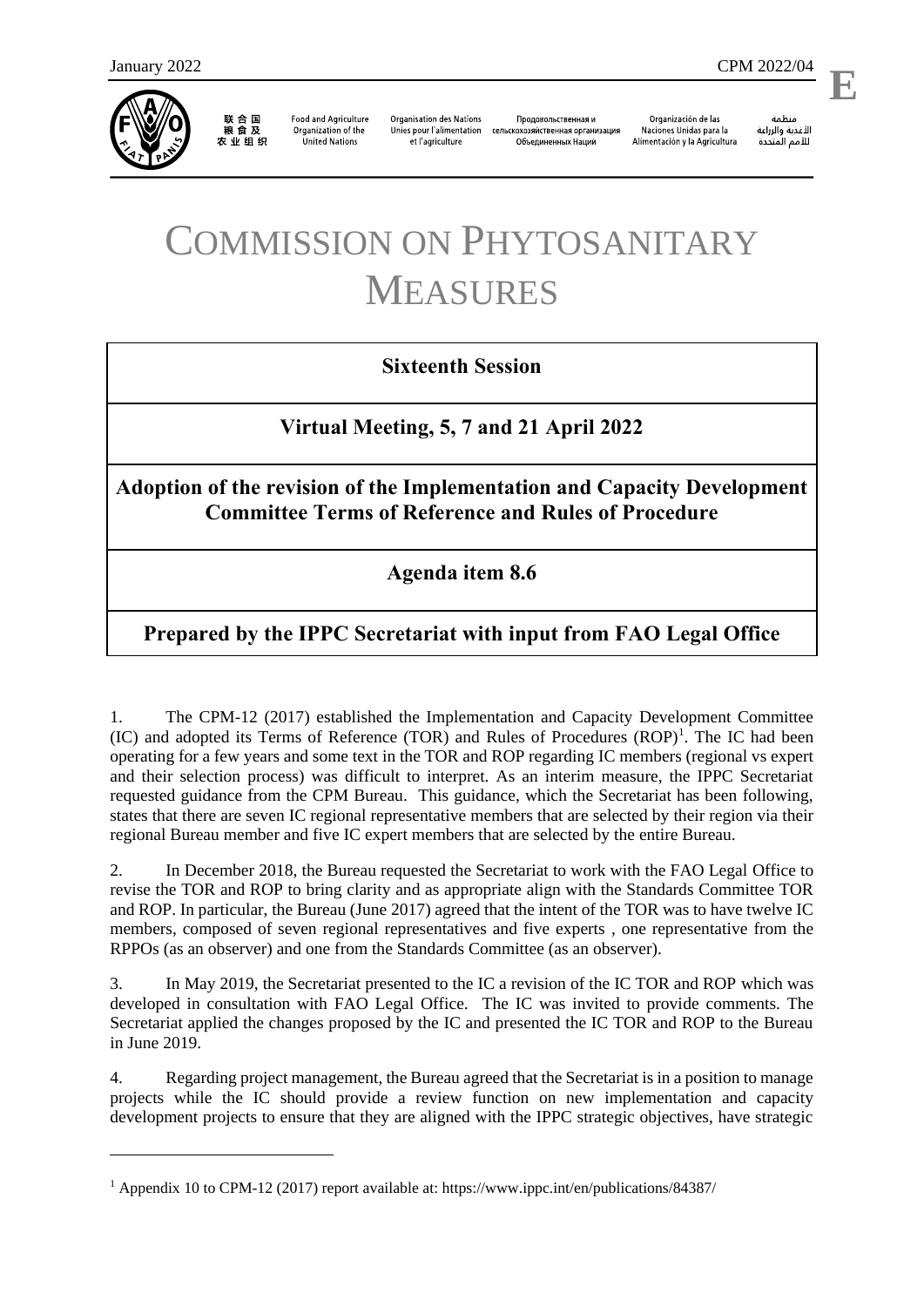value and provide a competitive advantage and the IC would recommend projects that met this criteria to the CPM for approval. In relation to the IC Sub-groups, the Bureau agreed with the FAO legal advice to have the CPM establishing and dissolving IC Sub-groups rather than the IC as there may be financial implications of these decisions, while the IC still have authority to establish ad hoc working groups to address specific issues. Regarding the process for calling and selecting the IC members, both regional representatives and experts, was clarified, including having the CPM confirm the membership. The proposed revision of the IC TOR and ROP was presented to the SPG in 2019. The SPG discussed the status of experts as well as SC and RPPO representatives in the IC and agreed that there should be fourteen members by including SC and RPPO representatives and all fourteen members should take part in the decision making process in the IC. The SPG recommended the modified TOR and ROP to the CPM for adoption. In addition, the Bureau agreed to reinstate that for the IC, experts who are retired could be considered.

5. The revised version of the IC TOR and ROP<sup>2</sup> was presented for adoption to CPM-15 (2020) and due to COVID, again in 2021. The European Union (EU) and its member states as well as the Comité de Sanidad Vegetal del Cono Sur (COSAVE) had concerns so the consideration of the revision of the IC TOR and ROP was deferred to a future session of the CPM. The IPPC Secretariat, following normal practices which help facilitate discussions at the CPM, added the proposed revision of the IC TOR and ROP to the SPG (2021) agenda.

6. In preparation for the SPG, the IPPC Secretariat liaised with the European Union (EU) and the Comité de Sanidad Vegetal del Cono Sur (COSAVE) to get a better understanding of their concerns regarding the proposed revision of the IC TOR and ROP.

7. The COSAVE's member countries responded that they no longer had any concerns.

8. The EU and its member states for its part had expressed two considerations; one related to the IC membership proposing that the RPPOs and the SC representatives need to be nominated as permanent observers) and another concern was on the oversight of the IPPC dispute settlement procedures, suggesting that this should be removed from the IC's TOR and assigned to the CPM Bureau.

9. A discussion paper on revision of the IC TOR and ROP was prepared by the IPPC Secretariat<sup>3</sup> and submitted to the SPG  $(2021)$ , in addition the EU also submitted a paper<sup>4</sup>.

10. After some discussion, the SPG agreed that the RPPO and SC representatives should be considered as full IC members without the possibility of taking on the IC chairpersonship or vicechairpersonship. The SPG also recommended that the oversight of the IPPC dispute settlement procedure be removed from the IC TOR. The CPM could assign oversight of the IPPC DSP to the CPM Bureau or other oversight body as determined by the CPM, Dispute avoidance would be maintained within the IC mandate.

11. The proposed revisions are presented in Appendix 1. Deletions are indicated using struck out text and additions are indicated using underlined text and below is an overview of the main changes.

# **I. Terms of Reference**

# **Composition**

1

<sup>2</sup> Revised IC TOR and ROP presented to CMP-15(2021) : <https://www.ippc.int/en/publications/89283/>

<sup>3</sup> 12\_SPG\_2021\_Oct: <https://www.ippc.int/en/publications/90248/>

<sup>4</sup> 19\_SPG\_2021\_Oct: https://www.ippc.int/en/publications/90268/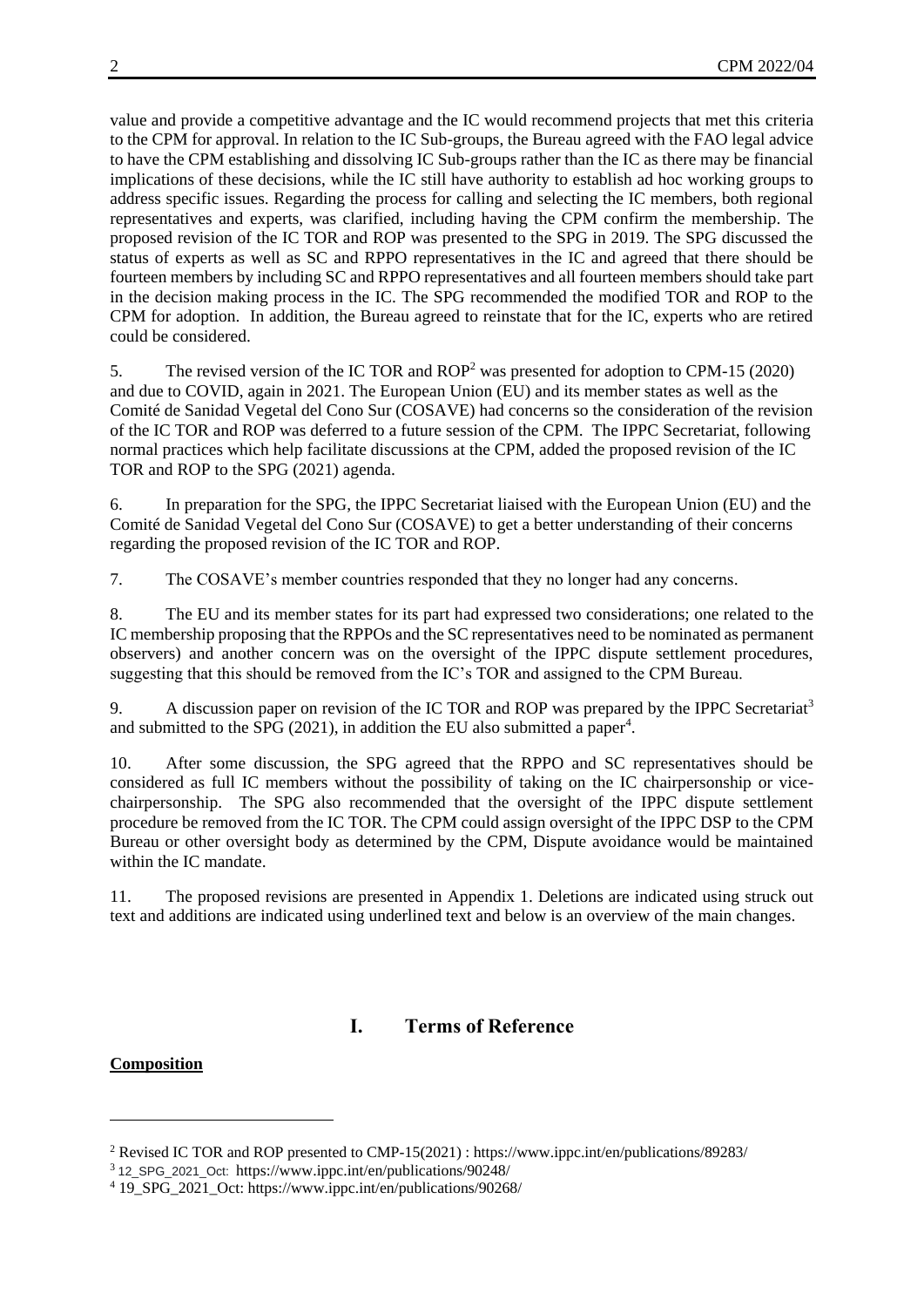12. The text presents that there are fourteen members (seven representatives from each of the seven FAO regions, five experts without regional representation, one SC representative and one RPPOs representative). The corresponding information previously repeated differently in the ROP was removed.

# **Functions**

13. The IC provides a review function on new implementation and capacity development projects to ensure that they are aligned with the IPPC strategic objectives, have strategic value and provide a competitive advantage and recommend these projects to CPM for approval.

14. Following the FAO legal advice, the CPM will establish and dissolve IC Sub-groups based on IC recommendations rather than the IC establishing those groups, as this may have financial implications, while the IC still have authority to establish and dissolve ad hoc working groups to address specific issues for a predetermined period of time.

15. The oversight of the dispute settlement processes has been removed from the mandate of the IC as recommended by the SPG. However the dispute avoidance will remain under the IC mandate.

# **Relationship with the SC and RPPOs**

16. SC and RPPOs representatives are IC members and are invited to participate in IC activities and meetings.

# **II. Rules of Procedure**

# **Membership**

17. "Qualification for membership" was merged into "Membership" and the timing for the membership term was added. Selection process for IC members was moved to later section for more clarity.

# **Replacement members**

18. Alternate members were removed to be integrated in replacement members. A maximum of two replacements may be nominated by each region while replacements for experts may be selected to form a pool of replacements.

## **Nomination and selection of members and replacement members**

19. More clarity was brought to nomination and selection process for regional representatives and experts respectively. For regional representatives, each FAO region may have its own procedures for selecting members and replacement members. For experts, the IPPC Secretariat issues a call for experts and nominations submitted through IPPC Official Contact points or RPPOs reviewed and selected by the Bureau.

## **Chairperson and Vice-Chairperson**

20. The revision proposed clarifies that the SC and RPPO representatives are IC members without the possibility for them to be elected as Chairperson or Vice-Chairperson of the IC.

# **Observers**

21. Invited expert was removed as they are considered as observers.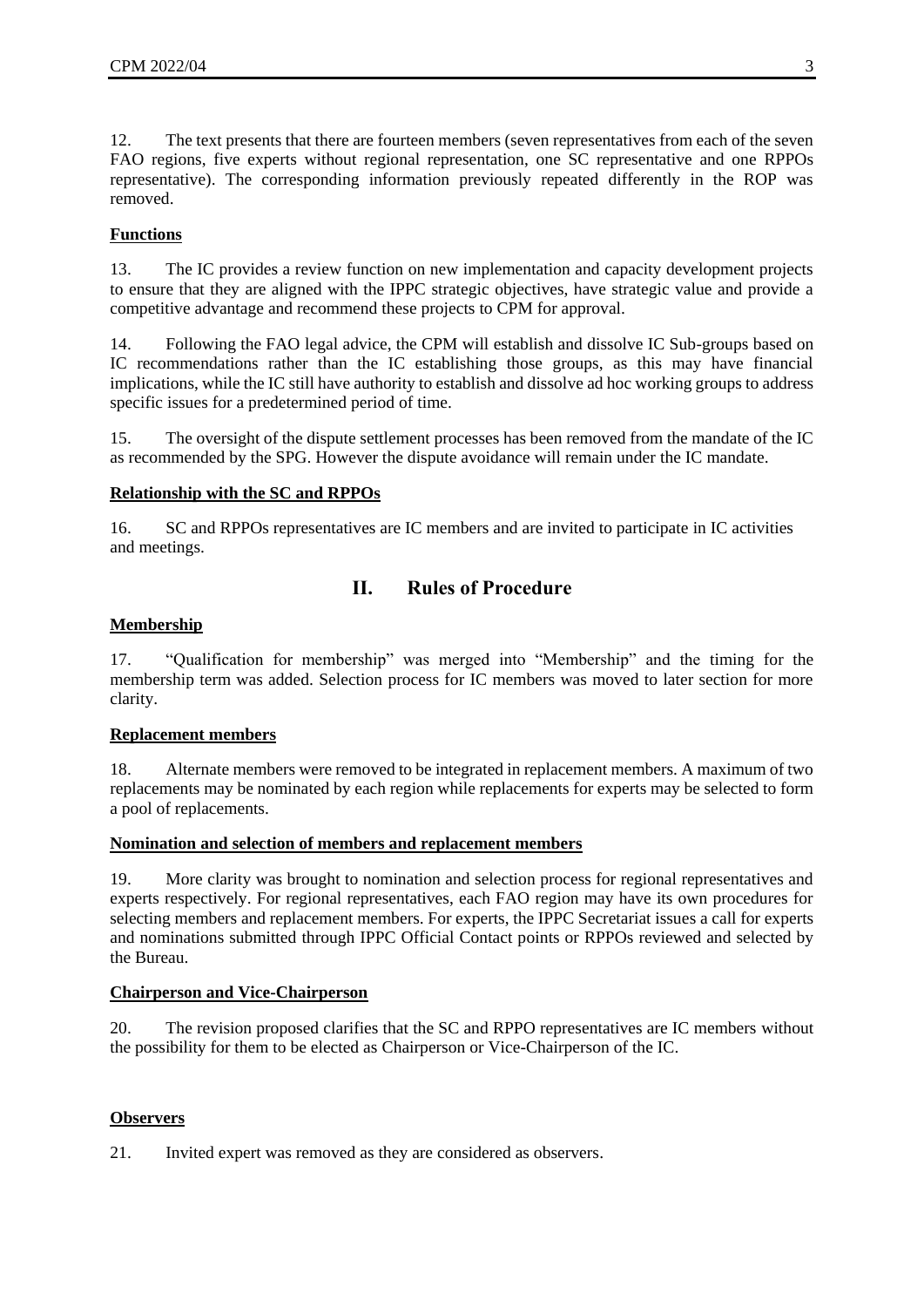# **Bodies established by CPM**

22. The current rules indicate that a subsidiary body established by the CPM may be entrusted to the oversight of the IC. However, the FAO Legal Office advised that a subsidiary body should not oversee other subsidiary body and therefore the section was removed.

# **Working groups**

23. The IC may establish ad hoc working groups/teams to address specific issues for a predetermined period of time.

# **Decision-making**

24. As SC and RPPO representatives are also IC members, all fourteen members including SC and RPPO representatives take part in the decision-making.

## **Reporting**

25. It was clarified that the IC submits recommendations to the CPM as needed.

26. The CPM is invited to:

1) *adopt* the revision of the Implementation and Capacity Development Committee Terms of Reference and Rules of Procedure as presented in Appendix 1 (of this paper), revoking all previous versions.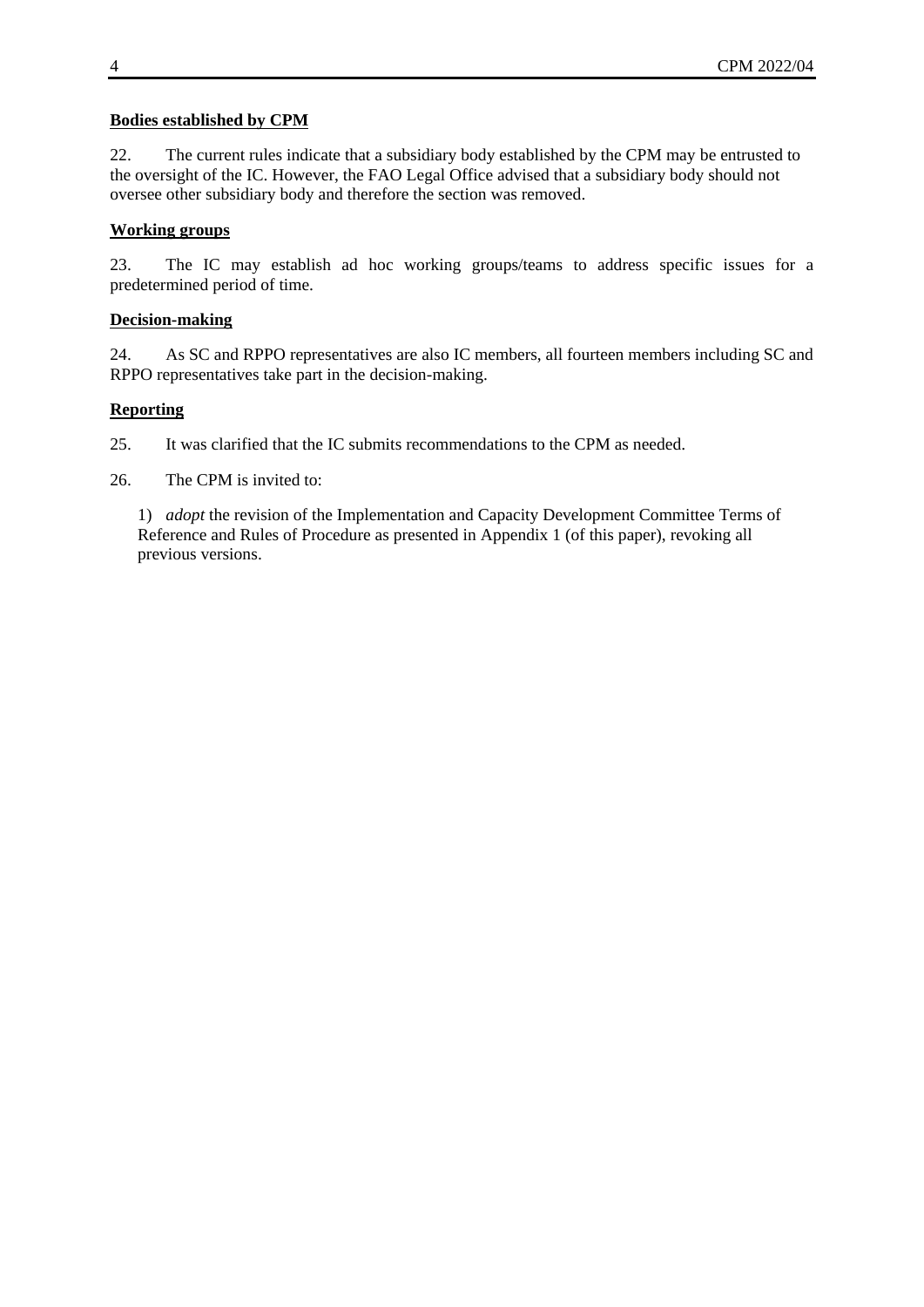# **APPENDIX 1 - Proposed revisions to the Terms of Reference of the CPM Subsidiary Body: Implementation and Capacity Development Committee – A Subsidiary Body of the CPM<sup>1</sup>**

# **Note: on interpretation**

References to implementation mean implementation of the International Plant Protection Convention (IPPC), include ing implementation of International Standards for Phytosanitary Measures (ISPMs) and the Commission on Phytosanitary Measures (CPM) Recommendationsstandards, guidelines and recommendations adopted by the Commission on Phytosanitary Measures (CPM).

#### **1. Purpose**

The IC develops, monitors and oversees an integrated programme to support the implementation of the IPPC and strengthen the phytosanitary capacity of contracting parties.

#### **2. Scope of the IPPC Implementation and Capacity Development Committee (IC)**

The IC, under the guidance of the CPM, provides technical oversight of activities to enhance the capacities of contracting parties to implement the IPPC and meet the strategic objectives agreed by CPM. The IC:

- Identifies and reviews the baseline capacity and capability required by contracting parties to implement the IPPC.
- Analyses issues constraining the effective implementation of the IPPC and develops innovative ways to address impediments.
- Develops and facilitates delivery of  $\theta$  implementation activities support programme to enable contracting parties to meet and surpass the baseline capacity and capability.
- Monitors and evaluates the efficacy and impact of implementation activities and reports on progress which indicates the State of Plant Protection in the World.
- Oversees dispute avoidance and settlement processes.
- Oversees national reporting obligation processesWorks with the Secretariat, potential donors and the CPM to secure sustainable funding for its activities

#### **3. Composition**

- The IC is composed of fourteen members twelve experts with relevant skills and experience in implementation of phytosanitary-related instruments and/or capacity development, as follows:
	- o Seven members will be representatives from each of the seven FAO regions.
	- o Five members will be experts in subjects relevant to the work of the IC The Bureau, taking account of the balance of skills and experience required, and geographical representation, selects and appoints the members.
	- $\circ$  In addition Two other members: one representative from the regional plant protection organizations (RPPOs) and one from the Standards Committee (SC).

#### **4. Functions**

1

The IC has the following functions:

4.1i) Technical work programme

- Identify and keep under review baseline capacity and capability required by contracting parties to implement the IPPC.
- Identify and propose strategies for contracting parties to enhance their implementation of the IPPC, including national reporting obligations, taking into account their specific capacities and needs.
- Review the Secretariat's analyses of contracting parties' challenges associated with the implementation of the IPPC.
- Based on an analysis of outputs from the above activities, recommend priorities to CPM.

<sup>1</sup> Report from CPM-12 (2017) see Appendix 10 to report[: https://www.ippc.int/en/publications/84387/](https://www.ippc.int/en/publications/84387/)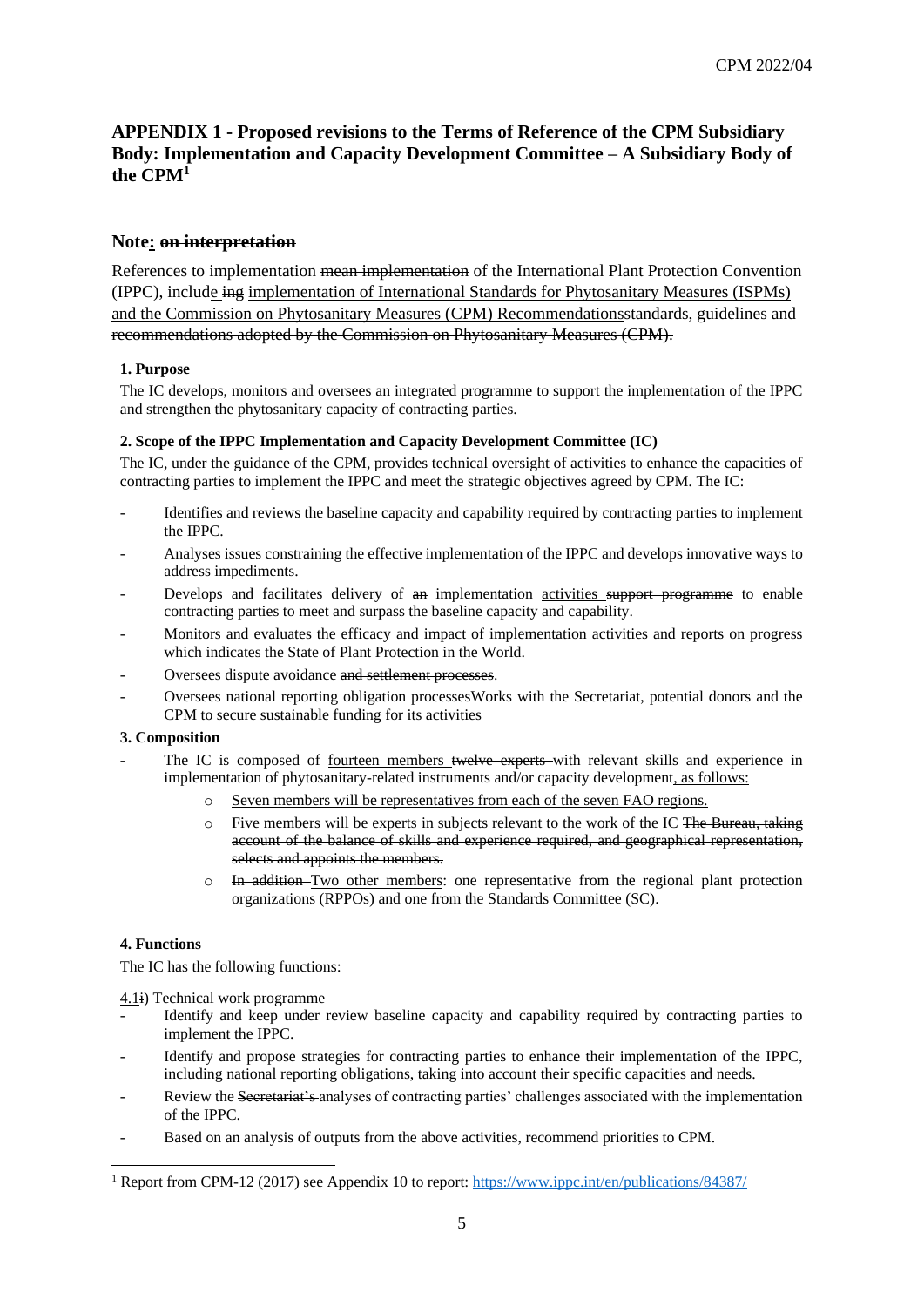- Identify and assess new technologies which could enhance implementation.
- Monitor and evaluate actions under the IPPC Strategic Framework, other related strategies, frameworks and work plan(s).

 $4.2\text{ii}$ ) Effective and efficient management of the IC

- Develop, agree and maintain a list of priorities for Implementation and Capacity Development (ICD) activities work plan in alignment with CPM priorities.
- Provide a review function on new implementation and capacity development projects to ensure that they are aligned with the IPPC strategic objectives, have strategic value and a competitive advantage and recommend them to CPM for approval.
- Develop procedures and criteria for the production, oversight and approval of technical resources for implementation.
- Recommend to the CPM to establish and dissolve and provide oversight of IC Sub-groups, undertaking specific activities and tasks.
- Provide oversight to IC Sub-groups.
- Establish ad hoc working groups/teams to address specific issues.
- Seek advice and/or input on matters relevant to its work programme from technical panels (through the SC) and other groups or organizations that assist the IPPC Secretariat.
- Periodically review its functions, procedures and outcomes.
- Monitor and evaluate the effectiveness of its activities and products.
- Develop projects that contribute to achieving the implementation priorities agreed by CPM.

4.3iii) Working with the Secretariat

- Develop and manage projects that contribute to achieving the implementation priorities agreed by CPM.

- Provide guidance on implementation and capacity development activities for inclusion in the Secretariat's work plan.
- Assess and prioritize web resources for inclusion in the International Phytosanitary Portal (IPP) or the Phytosanitary Resources website, as appropriate, technical resources that are relevant for developing capacity to implement the IPPC.
- Promote dispute avoidance as an outcome of effective implementation.
- Oversee the dispute settlement process as required.
- Contribute to the development and maintenance of links with donors, partners and other public and private organizations concerned with implementation and capacity development in the phytosanitary area.
- Contribute to the delivery of the IPPC Secretariat's Communications.

The Secretariat is responsible for coordinating the work of the IC and providing administrative, editorial operational and technical, support. The Secretariat advises the IC on the availability and use of financial and staff resources.

#### iv) Working with other subsidiary bodies

- Work in close collaboration with the SC to make standards setting and implementation complementary and effective.
- Review the Framework for Standards and Implementation annually and recommend changes to the CPM through the SPG.
- Work with other subsidiary bodies and RPPOs regarding areas of mutual interest.

#### v) Actions directed by CPM

- Contribute to the delivery of the IPPC Communications Strategy.
- Provide oversight of bodies that have been established by CPM and entrusted to the IC.
- Undertake other functions as directed by the CPM.
- Report to the CPM on its activities.

#### **5. Relationship with the IPPC Secretariat**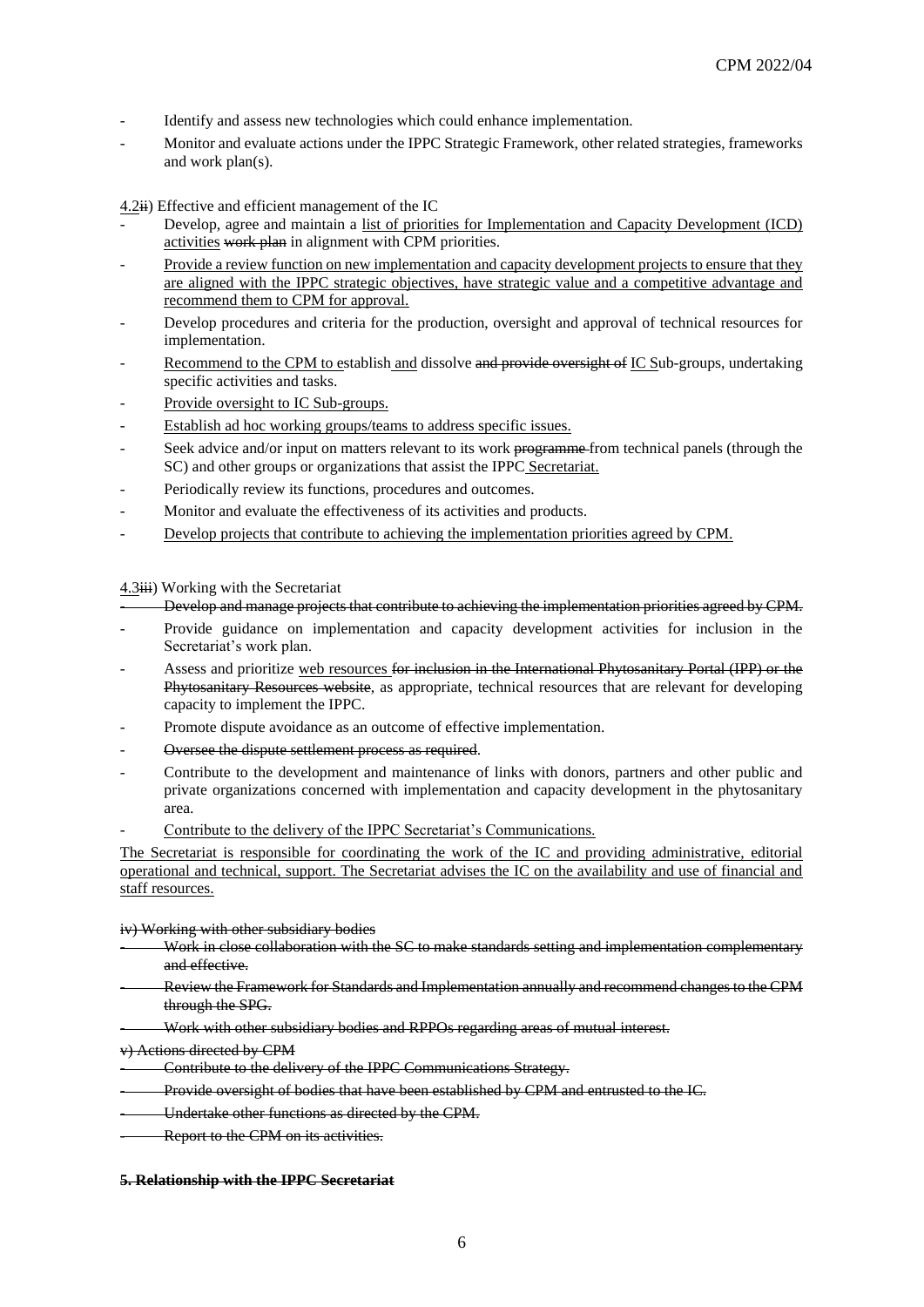- The Secretariat is responsible for coordinating the work of the IC and providing administrative, editorial operational and technical, support. The Secretariat advises the IC on the availability and use of financial and staff resources.

### **56. Relationship with the Standards Committee**

The IC collaborates with the SC to make standard setting and implementation complementary and effective on the basis of aligned priorities work plans for the implementation of the IPPC. This collaboration will take place at a number of levels (e.g. Secretariat, chairs, members, stewards and Sub-groups). The IC includes an SC A representative from the SC is invited to participate in IC activities and meetings and also selects a representative for participation in SC meetings. IC and SC Subjects for collaboration will include at least:

- Alignment of priorities work programmes
- Development of implementation plans for standards
- Analysis of responses to calls for topics and issues to be addressed
- Review of the Framework for Standards and Implementation jointly and make recommendations to the CPM for endorsement via the SPG
- Development and implementation of joint projects.

#### **67. Relationship with the RPPOs**

RPPOs provide a regional perspective on issues, challenges and the region operating context impacting contracting parties and their NPPOs. RPPOs provide support to contracting parties to enhance their phytosanitary capacities and capabilities. The IC includes an A representative, selected by the RPPOs representative is invited to participate in IC activities and meetings. Areas for collaboration include:

- Exchange of draft work plans programmes
- Sharing of technical resources and information
- Identification and provision of experts
- Coordination of activities and events, including IPPC Regional Workshops
- Development and implementation of joint projects.

# **Proposed revisions to the Rules of Procedure of the IPPC Implementation and Capacity Development Committee (IC) – A Subsidiary Body of the CPM<sup>2</sup>**

#### **Rule 1. Membership**

1

The IC is composed of 142 members.

Members will have experience in at least one of the following:

- Demonstrated experience in managing phytosanitary systems;
- Demonstrated experience in delivering phytosanitary capacity development activities;
- In depth knowledge of the IPPC, ISPMs and CPM Recommendations;
- Experience in the implementation of phytosanitary regulations;
- Other specific knowledge, qualifications and/or experience, for example in developing and delivering training

Members will also have a level of English which will allow them to actively participate in IC meetings and discussions.

plus one representative from the regional plant protection organizations (RPPOs) and one from the Standards Committee (SC) of the International Plant Protection Convention (IPPC).

Members are selected on the basis of a balance of expertise with at least one from each Food and Agriculture Organization of the United Nations (FAO) region and representation from developing countries. Members

<sup>&</sup>lt;sup>2</sup> Report from CPM-12 (2017) see Appendix 10 to report[: https://www.ippc.int/en/publications/84387/](https://www.ippc.int/en/publications/84387/)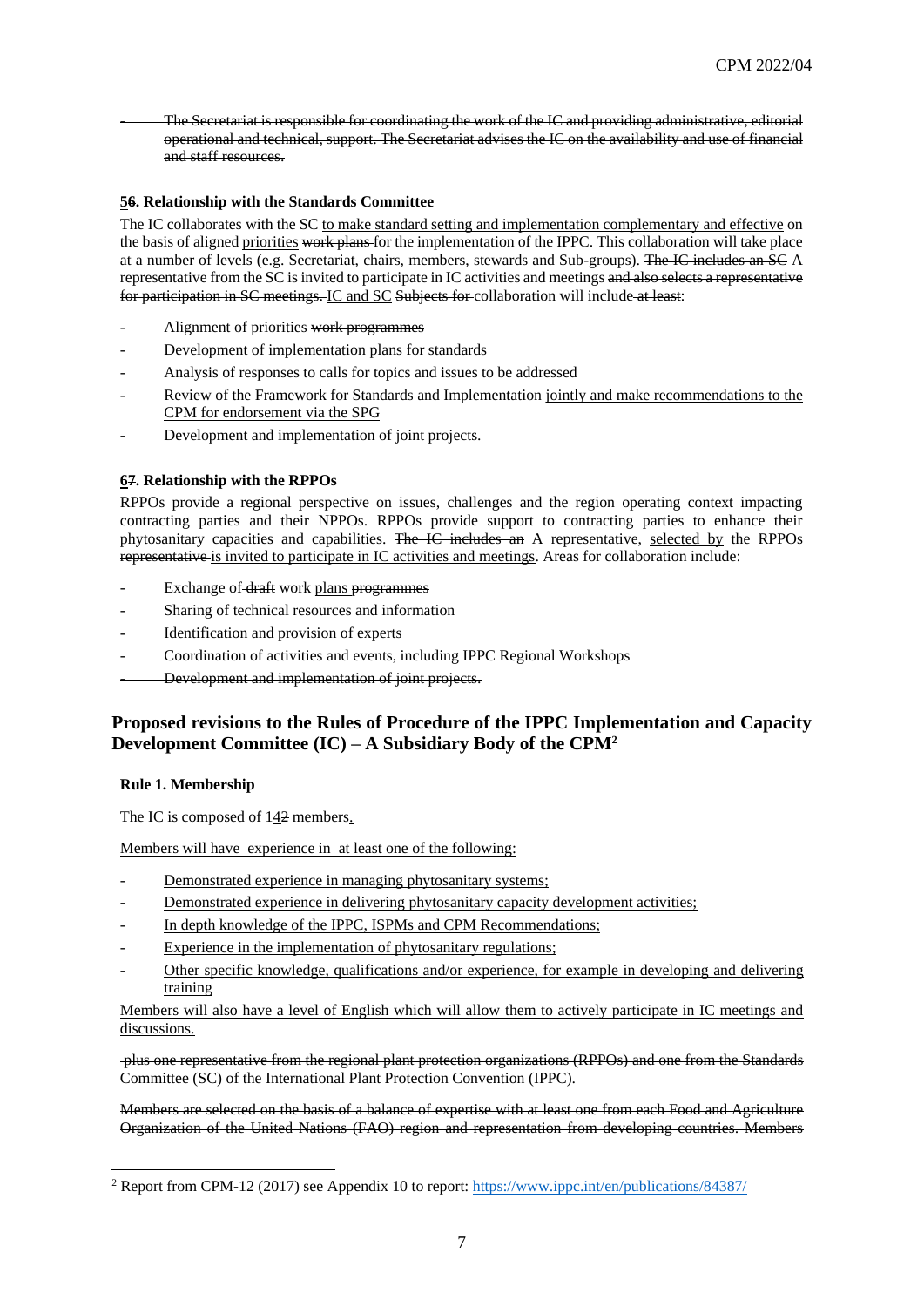should have experience of either implementation of phytosanitary related instruments and/or capacity development and will be selected and appointed by the Commission on Phytosanitary Measures (CPM) Bureau.

The Technical Consultation (TC) among RPPOs and the SC each appoints a representative to the IC through their own processes.

The members and representatives will serve with utmost integrity, impartiality, and independence and will prevent and disclose in advance possible conflicts of interest that may arise in the course of carrying out their duties. If they occur, the Bureau will resolve cases of a conflict of interest.

Members serve for a term of three years which may be renewed as recommended by CPM Bureau and confirmed by CPM. The term of membership will begin at the end of the May IC meeting.

#### **Rule 2. Qualification for membership**

Nominations for members will include documented evidence of their experience in implementation and/or capacity development. This experience should include at least one of the following:

- Demonstrated experience in managing phytosanitary systems;
- Demonstrated experience in delivering phytosanitary capacity development activities;
- In depth knowledge of the IPPC and International Standards for Phytosanitary Measures;
- Experience in the implementation of phytosanitary regulations;
- Other specific knowledge, qualifications and/or experience, for example in developing and delivering training.

Nominees will also have a level of English which will allow them to actively participate in IC meetings and discussions.

#### **Rule 2. Replacement members**

Replacements should meet the qualifications for membership set forth in these Rules.

Replacements for regional representatives. A maximum of two replacements may be nominated by each region and when a region nominates two, it should indicate the order in which they would serve as replacements.

Replacements for Experts. Experts submitted in response to a call for experts may also be selected to form a pool of replacements.

#### **Rule 3. Procedure for nomination and selection of members and replacement members**

Nominations should be submitted through the IPPC Official Contact points for contracting parties or RPPOs.

For nominations for regional representatives, the IPPC Secretariat will make a call and each of the seven Food and Agriculture Organization of the United Nations (FAO) regions may devise its own procedures for selecting its regional representatives for both members and replacement members. Their selection is communicated to the IPPC Secretariat through the CPM Bureau member from that region.

For nominations for experts, the IPPC Secretariat will make a call for experts. Nominations should be submitted to the IPPC Secretariat through IPPC Official Contact points for contracting parties or RPPOs. Nominations will be reviewed and selected by the Bureau. In addition to the qualifications for members outlined in these rules, the Bureau will also consider the skills and experience of the seven regional representatives and select additional experts to complement them.

Replacement members will also be selected following the above process to form a pool of replacement members.

The selection of members who are a representative of the SC or a representative from the RPPOs is described in Rule 5.

All nominations should be accompanied by a: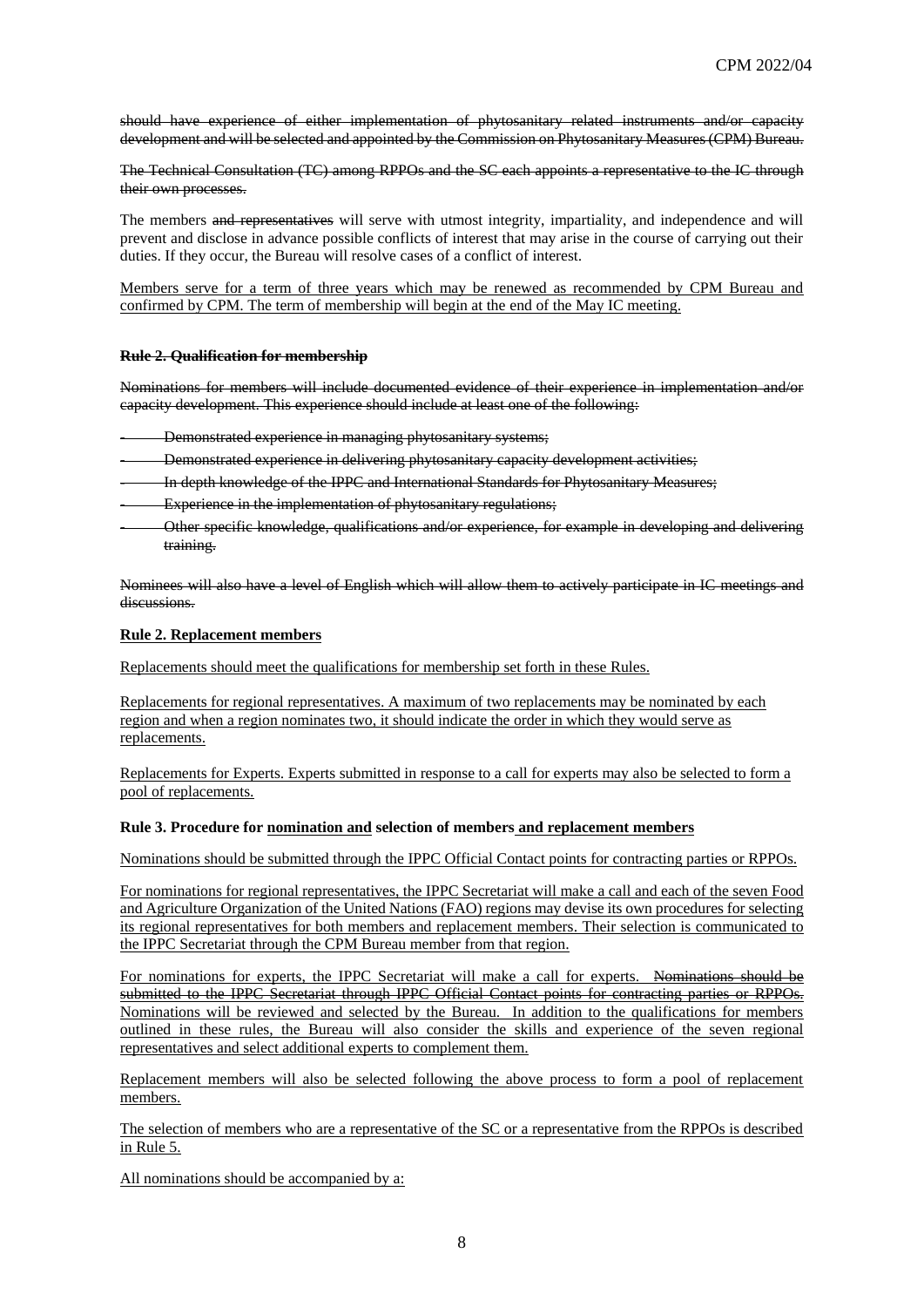- Letter of intent,
- CV and
- Completed and signed Statement of Commitment as specified in the call.

All nominations for IC members or replacement members will be recommended to the CPM for confirmation.

The Secretariat will issue a call for members when vacancies arise. Member nominations, including supporting information and a letter of commitment as specified in the call, may be formally submitted by contracting parties or RPPOs.

The CPM Bureau will review nominations against the list of requirements outlined in Rule 2.

Members serve for a term of three years which may be renewed on acceptance of the CPM Bureau.

#### **Rule 4. Alternate and replacement members**

At least one alternate for each FAO region should be appointed following the selection process detailed in Rule 3 and serves for a term of three years which may be renewed in accordance with that Rule.

An alternate may attend a meeting of the IC in place of a member who is unable to attend.

If a member resigns, no longer meets the qualifications for membership set forth in these Rules, or fails to attend two consecutive meetings of the IC, the member will be replaced. The replacement will be decided by the Bureau maintaining the balance of expertise, and the need to have at least one member from each FAO region. A replacement member will serve for a term of three years starting from the time of appointment.

#### **Rule 4. Procedure calling a replacement member**

A member of the IC will be replaced by a confirmed replacement member if the IC member resigns, no longer meets the qualifications for membership set forth in these Rules, or fails to attend two consecutive meetings of the IC.

For the replacement of a member who is a regional representative, the confirmed replacement member will be called upon in the order confirmed. In these cases, the Secretariat should inform the relevant regional Bureau member.

For the replacement of a member who is an expert, the Bureau will be requested to select a confirmed replacement member from the pool to complement the IC membership with a balance of skills and experience required.

A replacement will serve through the completion of the term of the original member.

#### **Rule 5. Representatives of the SC and RPPOs**

The SC and the Technical Consultation (TC) among RPPOs each selects a representative to the IC through their own processes.

#### **Rule 65. Chairperson and Vice-Chairperson**

The chairperson and vice-chairperson of the IC are elected by its members and serve for the remainder of their a term of three years with the possibility of re-election on acceptance of the CPM Bureau. The SC representative and the RPPOs representative are not eligible to be elected as chairperson or vice-chairperson of the IC.

#### **Rule 76. Meetings**

The IC will hold two physical meetings a year. Additional meetings may be held when necessary, subject to available staff and financial resources. Meetings of the IC may also be held through electronic means, including by video and teleconference, as necessary.

A majority of members will constitute the quorum to hold meetings.